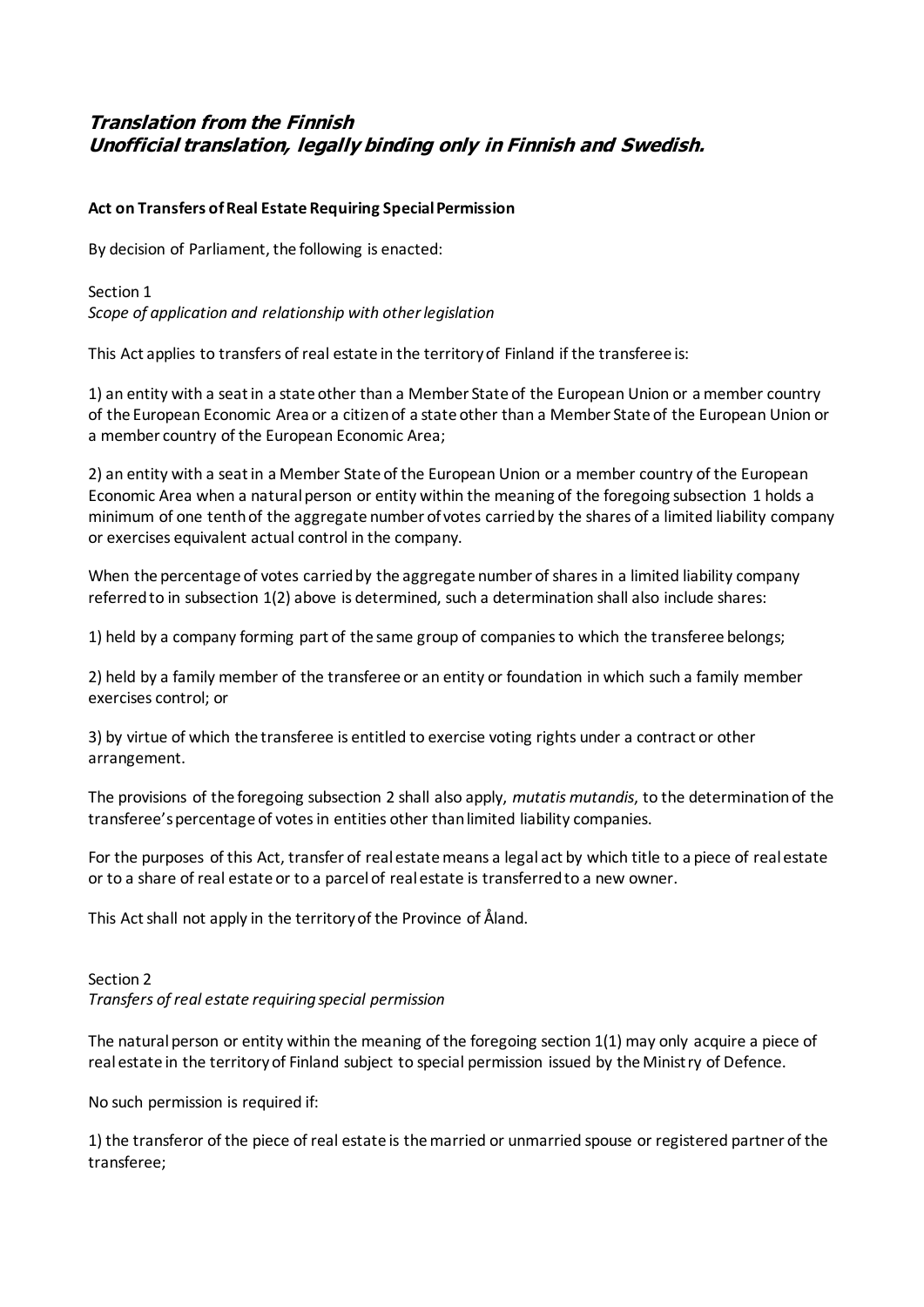2) the transferor is a person that the transferee could inherit under chapter 2 of the Code of Inheritance; or

3) the piece of real estate is to be acquired by the transferor together with his or her married or unmarried spouse or registered partner and one of them is not required to have the permission referred to this Act.

# Section 3 *Determination whether special permission is required*

The transferor or transferee of the piece of real estate may request an ex-ante decision from the Ministry of Defence whether any permission within the meaning of section 2 is required or not. The request for the ex-ante decision shall include the details of the parties to the transaction and the piece of real estate being conveyed.

More detailed provisions on the contents of the request may be issued by government decree.

### Section 4 *Application for permission*

The transferee shall apply to the Ministry of Defence for permission for the transfer of a given piece of real estate before the transfer or within two months of the confirmation of the transfer or the date of entry of the transaction in the electronic trading system referred to in chapter 9a of the Code of Real Estate (540/1995).

If the transferee fails to file an application for permission for the transfer within the specified period of time, the Ministry of Defence shall notify the transferor of the obligation to apply for permission and impose a time limit of a maximum duration of two months within which permission must be applied for. Additionally, the Ministry of Defence may require an application for permission if it is evident that the piece of real estate has been acquired for the account of the persons referred to in section 1(1) in order to avoid the duty to apply for permission. The application for permission shall provide the details of the parties to the real estate transaction, the piece of real estate being transferred as well as the intended use of the piece of real estate. More detailed provisions on the contents of the application may be issued by government decree. Additionally, the transferee shall, at the request of the Ministry of Defence, provide other pertinent information relevant to the processing of the application for permission.

### Section 5 *Prerequisites for granting permission*

Permission for the transfer of a piece of real estate may be granted if the transfer is not deemed to complicate the organisation of defence, the surveillance and safeguarding of territorial integrity or the assurance of border control, border security or the maintenance of emergency stocks of critical supplies.

The Ministry of Defence shall request a statement from the government agency responsible for the operations that may be affected by the acquisition of the piece of real estate unless such arequest is manifestly unnecessary. The Ministry of Defence may also obtain other necessary reports and clarifications relevant to the matter.

Section 6 *Forwarding of real estate*